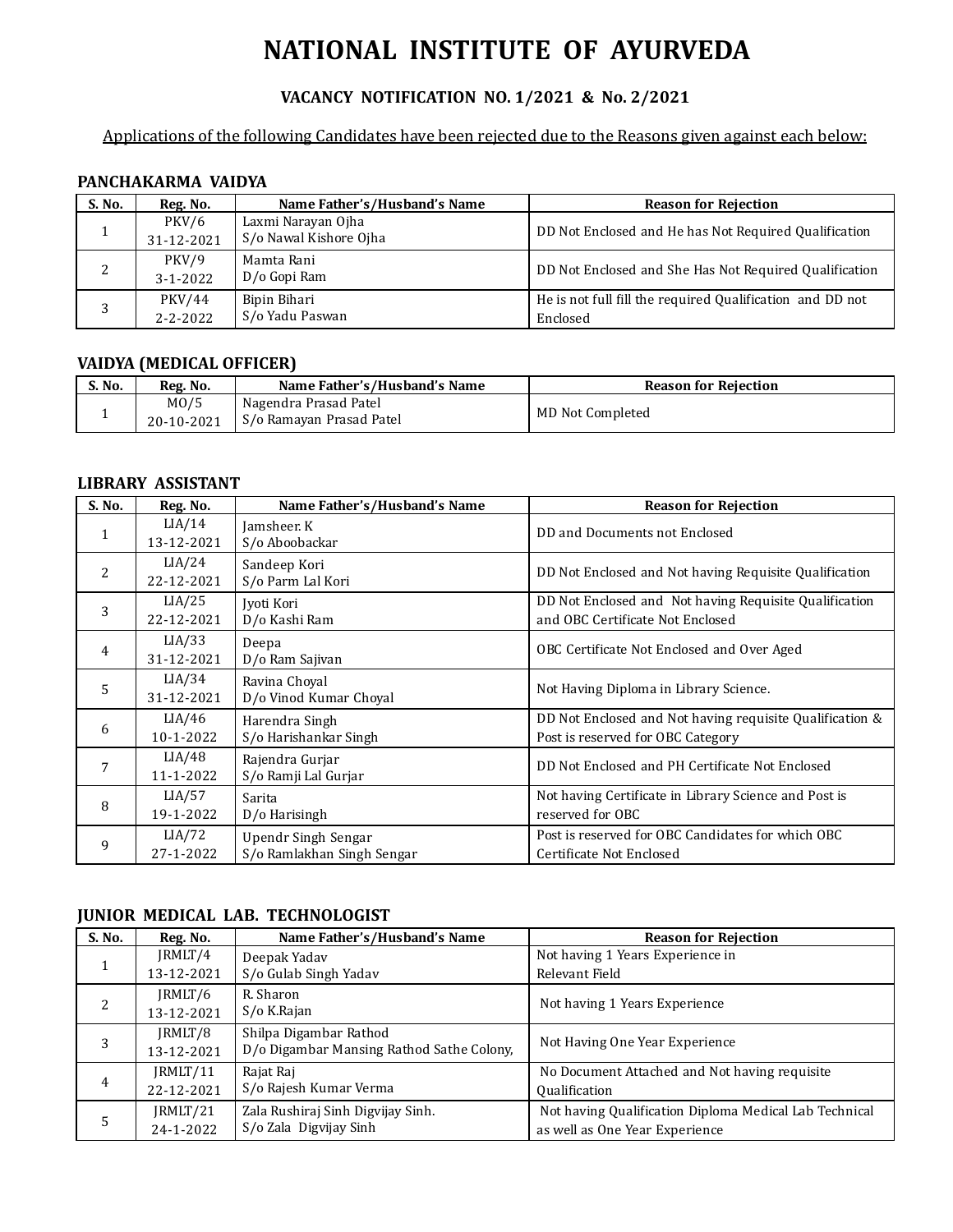## **MULTI-TASKING STAFF (MTS)**

| S. No.       | Reg. No.                   | Name Father's/Husband's Name            | <b>Reason for Rejection</b>                           |
|--------------|----------------------------|-----------------------------------------|-------------------------------------------------------|
| $\mathbf{1}$ | MTS/1                      | Dhairya Mishra                          | Disability not covered the identification of the Post |
|              | 25-11-2021                 | D/o Rupendra Kumar Mishra               | which is Mental Disablity.                            |
|              | MTS/2                      | Abhishek Verma                          |                                                       |
| 2            | 25-11-2021                 | S/o Rakesh Verma                        | No Fee Deposited                                      |
|              | MTS/7                      | Sushil Kumar Ram                        | <b>DD Not Enclosed</b>                                |
| 3            | 1-12-2021                  | S/o Shobh Nath Ram                      | And Over Aged                                         |
| 4            | <b>MTS/11</b>              | Gajendra Kumar Dehuri                   | <b>DD Not Enclosed</b>                                |
|              | 2-12-2021                  | S/o Satyapriya Dehuri                   |                                                       |
| 5            | MTS/12                     | Divya.L.                                | DD Not Eligible                                       |
|              | 2-12-2021                  | $D/O$ Joy. G.                           |                                                       |
| 6            | MTS/13                     | <b>Tushar Shrimal</b>                   | Applied against PH Category but not covered the PH    |
|              | 3-12-2021                  | S/o Vinod Kumar Shrimal                 | Category for which the Post is reserved               |
| 7            | <b>MTS/20</b>              | Sandeep Bagri                           | <b>DD Not Enclosed</b>                                |
|              | 3-12-2021                  | S/o Govind Ram Bagri                    |                                                       |
| 8            | MTS/21                     | Sanjay Kumar                            | DD Not Enclosed and Over Aged                         |
|              | 3-12-2021                  | S/o Gharu Ram<br>Poonam Panwar          |                                                       |
| 9            | MTS/23<br>6-12-2021        | D/o Sunder Singh Panwar                 | Over Aged above 11 Months                             |
|              | MTS/31                     | Muhammed Shahul. P.A.                   |                                                       |
| 10           | 6-12-2021                  | S/o Abdul Khader                        | <b>DD Not Enclosed</b>                                |
|              | MTS/43                     | Rakesh Kumar Meena                      |                                                       |
| 11           | 6-12-2021                  | S/o Bhagwan Shay Meena                  | <b>DD Not Enclosed</b>                                |
|              | MTS/44                     | Dipak Mahato                            | <b>DD Not Enclosed</b>                                |
| 12           | 6-12-2021                  | S/o Shivshankar Mahato                  |                                                       |
|              | MTS/45                     | Vinod Kumar Meena                       |                                                       |
| 13           | 6-12-2021                  | S/o Ramesh Chand Meena                  | <b>DD Not Enclosed</b>                                |
|              | MTS/46                     | Deepak                                  |                                                       |
| 14           | 6-12-2021                  | S/o Prem Raj                            | <b>DD Not Enclosed</b>                                |
|              | MTS/50                     | Animesh Jana                            |                                                       |
| 15           | 7-12-2021                  | S/o Ashim Jana                          | <b>DD Not Enclosed</b>                                |
| 16           | MTS/51                     | Jitendra Kumar Meena                    | DD Not Enclosed and Over Aged                         |
|              | 7-12-2021                  | S/o Hanuman Sahay Meena                 |                                                       |
| 17           | <b>MTS/52</b>              | Lala Ram Meena                          | DD Not Enclosed and Over Aged                         |
|              | 7-12-2021                  | S/o Hanuman Sahay Meena<br>Poonam Meena |                                                       |
| 18           | <b>MTS/53</b><br>7-12-2021 | S/o Ram Swaroop Meena                   | Over Aged above 5 Months                              |
|              | MTS/63                     | Karamdeep Singh                         |                                                       |
| 19           | 8-12-2021                  | S/o Balwinder Singh                     | <b>DD Not Enclosed</b>                                |
|              | MTS/64                     | Madan Lal                               |                                                       |
| 20           | 8-12-2021                  | S/o Purkha Ram                          | <b>DD Not Enclosed</b>                                |
|              | MTS/65                     | Kopperla Ramadasu                       |                                                       |
| 21           | 8-12-2021                  | S/o Kopperla Chennaiah                  | <b>DD Not Enclosed</b>                                |
|              | MTS/67                     | Deeler Singh                            |                                                       |
| 22           | 8-12-2021                  | S/o Randheer Singh                      | Qualification Document Not Enclosed                   |
| 23           | MTS/79                     | Sachin Kumar                            | <b>DD Not Enclosed</b>                                |
|              | 9-12-2021                  | S/o Netrapal Singh                      |                                                       |
| 24           | <b>MTS/80</b>              | Prathik. A                              | <b>DD Not Enclosed</b>                                |
|              | 9-12-2021                  | S/o Krishna Naik                        |                                                       |
|              | <b>MTS/81</b>              | Salen Lakra                             |                                                       |
| 25           | 9-12-2021                  | S/o Paikas Lakra                        | <b>DD Not Enclosed</b>                                |
|              | <b>MTS/82</b>              | Rupa Hemrom                             |                                                       |
| 26           | 8-12-2021                  | S/o Bhola Munda                         | DD Not Enclosed                                       |
|              | MTS/83                     | Dheeraj Borana                          |                                                       |
| 27           | 9-12-2021                  | S/o Durgashankar Borana                 | <b>DD Not Enclosed</b>                                |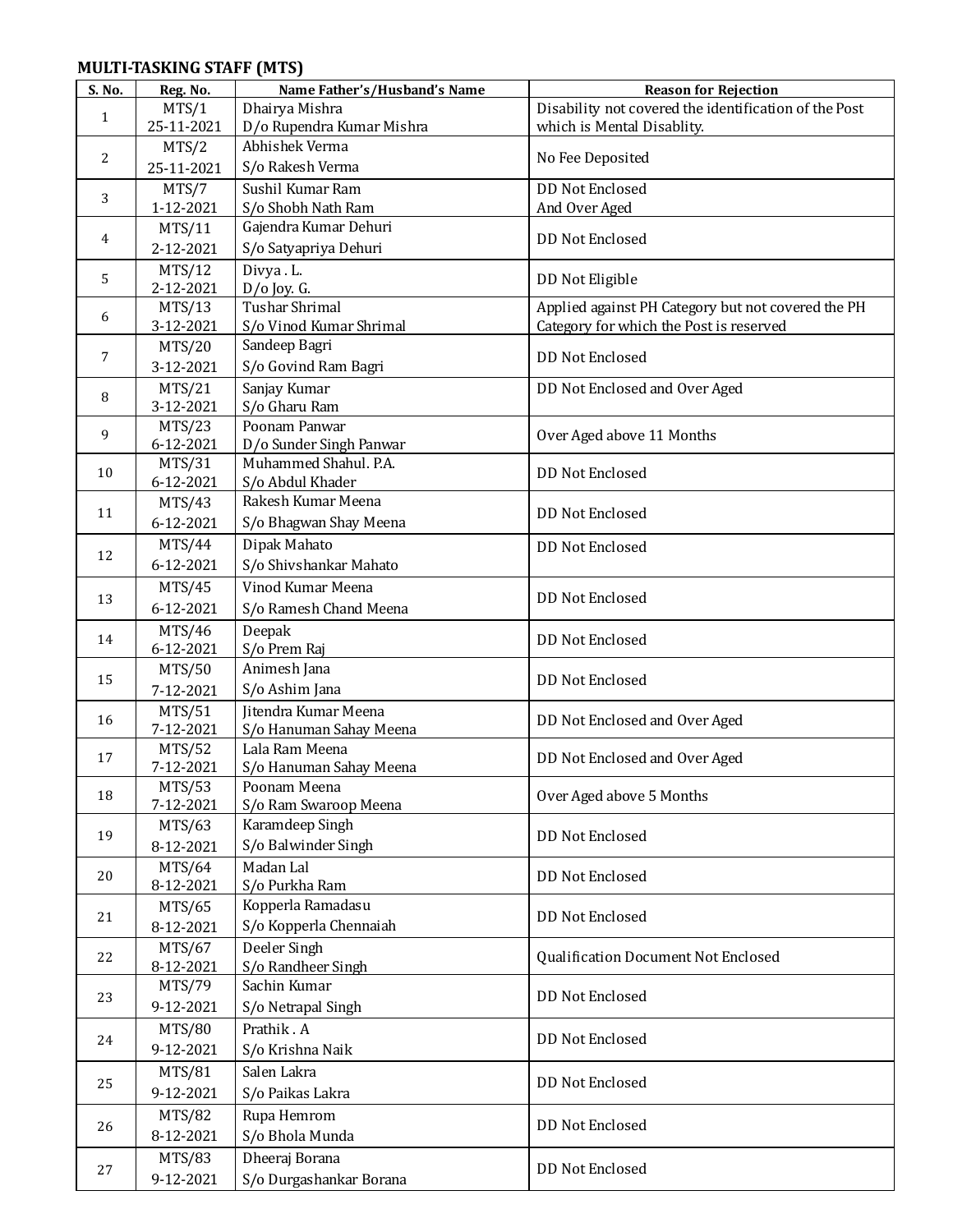|    | <b>MTS/84</b>         | Arjun Das. MV                |                                                   |
|----|-----------------------|------------------------------|---------------------------------------------------|
| 28 | 9-12-2021             | S/o Ramadas M.V.             | DD Not Enclosed                                   |
|    | <b>MTS/85</b>         | Gunjan Singh                 |                                                   |
| 29 | 9-12-2021             | S/o Nirbhay Singh            | <b>DD Not Enclosed</b>                            |
|    | MTS/86                | Pooja Borana                 |                                                   |
| 30 | 9-12-2021             | D/o Durgashankar Borana      | <b>DD Not Enclosed</b>                            |
|    | MTS/93                | Vishesh Sharma               |                                                   |
| 31 | 10-12-2021            | S/o Prakash Sharma           | Less Fees Deposited                               |
| 32 | MTS/95                | Gokul . G                    | <b>DD Not Enclosed</b>                            |
|    | 10-12-2021            | S/o Gopan. M                 |                                                   |
| 33 | MTS/96                | Chetram Meena                | <b>DD Not Enclosed</b>                            |
|    | 10-12-2021            | S/o Kailash Chand Meena      |                                                   |
|    | MTS/97                | Balram Meena                 |                                                   |
| 34 | 10-12-2021            | S/o Rangi Lal Meena          | DD Not Enclosed                                   |
|    | MTS/98                | Vikas Kumar Meena            |                                                   |
| 35 | 10-12-2021            | S/o Hari Narayan Meena       | <b>DD Not Enclosed</b>                            |
| 36 | MTS/99                | Divya Prajapati              | Less Fees Deposited                               |
|    | 10-12-2021            | D/o Dwarika Prasad Prajapati |                                                   |
| 37 | MTS/111               | Narra Ramya Sri              | DD Not Enclosed                                   |
|    | 13-12-2021            | S/o Krishna                  |                                                   |
| 38 | MTS/116               | Pandipati Sandeep Showry     | <b>DD Not Enclosed</b>                            |
|    | 13-12-2021            | S/o Mariya Das               |                                                   |
| 39 | MTS/118               | Manoj Singh Patley           | <b>DD Not Enclosed</b>                            |
|    | 13-12-2021            | S/o Girdhari Lal Patley      |                                                   |
| 40 | MTS/120               | Anupam Sarkar                | Over Aged above 3 Months                          |
|    | 13-12-2021            | S/o Tara Pada Sarkar         |                                                   |
| 41 | MTS/121               | Rajan                        | DD Not Enclosed and Over Aged about 3 Years and 9 |
|    | 13-12-2021            | S/o Tilak Raj                | Months                                            |
| 42 | MTS/122               | Avikesh Meena                | <b>DD Not Enclosed</b>                            |
|    | 13-12-2021            | S/o Kalyan Prasad Meena      |                                                   |
| 43 | MTS/132<br>13-12-2021 | Mankit<br>S/o Ramphal        | Less Fees Deposited                               |
|    | MTS/143               | Vishnu P. M.                 |                                                   |
| 44 | 14-12-2021            | S/o Sasi P. M                | DD Not Enclosed                                   |
|    | MTS/163               | Aparna . K                   |                                                   |
| 45 | 15-12-2021            | D/o Anil Kumar               | DD Not Enclosed                                   |
|    | MTS/164               | M. Krishna Naik              |                                                   |
| 46 | 15-12-2021            | S/o M. Venkatesh Naik        | DD Not Enclosed                                   |
|    | MTS/165               | Mudavath Shiva               |                                                   |
| 47 | 15-12-2021            | S/o M. Redya Naik            | DD Not Enclosed                                   |
|    | MTS/167               | K. Shanthi                   | DD Not Enclosed                                   |
| 48 | 15-12-2021            | D/o K. Krishna               |                                                   |
|    | MTS/169               | M. Kamaraj                   |                                                   |
| 49 | 16-12-2021            | S/o V. Mariappan             | DD Not Enclosed                                   |
|    | MTS/170               | M. Kanagaraj                 |                                                   |
| 50 | 16-12-2021            | S/o V. Mariappan             | DD Not Enclosed                                   |
|    | MTS/178               | Bhagwan Sahai Meena          |                                                   |
| 51 | 16-12-2021            | S/o Mool Chand Meena         | DD Not Enclosed                                   |
|    | MTS/182               | Hansraj Meena                |                                                   |
| 52 | 17-12-2021            | S/o Chhitar Mal Meena        | DD Not Enclosed                                   |
| 53 | MTS/191               | Chhoti Lal Meena             |                                                   |
|    | 17-12-2021            | S/o Gopal Lal Meena          | PH Certificate Not Enclosed and No Fee Deposited  |
| 54 | MTS/192               | Kuldeep Sen                  | DD Not Enclosed                                   |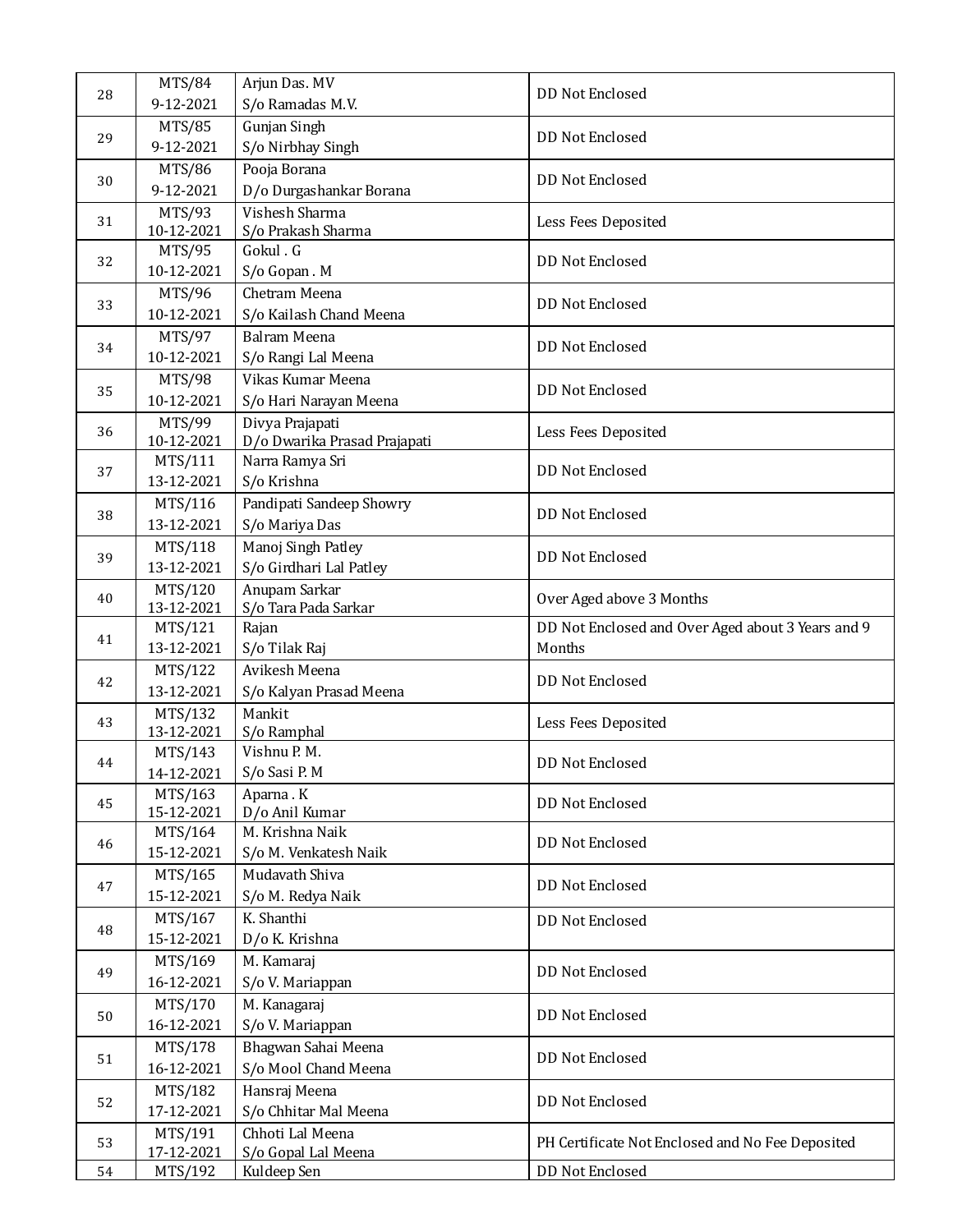|    | 17-12-2021            | S/o Ashok Kumar Sen                |                                                |
|----|-----------------------|------------------------------------|------------------------------------------------|
|    | MTS/193               | Sandeep Singh Morya                |                                                |
| 55 | 17-12-2021            | S/o Sher Singh Morya               | DD Not Enclosed                                |
|    | MTS/210               | Shree Om                           |                                                |
| 56 | 20-12-2021            | S/o Rohitash Sharma                | Over Aged above 2 Y 8 M                        |
|    | MTS/216               | M. Kamalesh Pandi                  | DD Not Enclosed                                |
| 57 | 20-12-2021            | S/o P. Mari                        |                                                |
|    | MTS/217               | N. Akash                           |                                                |
| 58 | 20-12-2021            | S/o K. Nagarajan                   | <b>DD Not Enclosed</b>                         |
|    | MTS/218               | K. Pravin Kumar                    |                                                |
| 59 | 20-12-2021            | S/o A. Kani Kumar                  | <b>DD Not Enclosed</b>                         |
|    | MTS/220               | Birsingh                           |                                                |
| 60 | 20-12-2021            | S/o Vipan Chand                    | <b>DD Not Enclosed</b>                         |
|    | MTS/221               | Anurag Meena                       |                                                |
| 61 | 20-12-2021            | S/o Kalyan Sahay Meena             | DD Not Enclosed                                |
|    | MTS/222               | Sunil Meena                        |                                                |
| 62 | 20-12-2021            | S/o Lalaram Meena                  | <b>DD Not Enclosed</b>                         |
|    | MTS/223               | Anup Singh                         |                                                |
| 63 | 20-12-2021            | S/o Krishan Singh                  | DD Not Enclosed                                |
|    | MTS/226               | Seema Meena                        |                                                |
| 64 | 20-12-2021            | D/o Hansraj Meena                  | <b>DD Not Enclosed</b>                         |
|    | MTS/227               | Sanjeet                            |                                                |
| 65 | 20-12-2021            | S/o Ramniwas                       | DD Not Enclosed                                |
|    | MTS/230               | Neeraj Kumar                       |                                                |
| 66 | 20-12-2021            | S/o Parshram Singh                 | DD Not Enclosed                                |
| 67 | MTS/232               | Ashish                             | DD Not Enclosed                                |
|    | 20-12-2021            | S/o Prem Singh                     |                                                |
| 68 | MTS/235               | Arun Kumar                         | <b>DD Not Enclosed</b>                         |
|    | 20-12-2021            | S/o Sudeshwar Pandi                |                                                |
| 69 | MTS/238               | L. Gobi Nath                       | DD and Documents Not Enclosed                  |
|    | 20-12-2021<br>MTS/246 | S/o L. Sumathi<br>Sushil Sahu      |                                                |
| 70 | 21-12-2021            | S/o Om Prakash Sahu                | <b>DD Not Enclosed</b>                         |
|    | MTS/247               | Sharvan Khatik                     |                                                |
| 71 | 21-12-2021            | S/o Mangal Chand Khatik            | DD Not Enclosed                                |
|    | MTS/252               | <b>Bhag Singh</b>                  | Document not Enclosed and Application Form not |
| 72 | 21-12-2021            | S/o Bhadiya Singh                  | Signed                                         |
|    | MTS/273               | Rajendra Balai                     |                                                |
| 73 | 22-12-2021            | S/o Shambhu Ram Balai              | <b>DD Not Enclosed</b>                         |
| 74 | MTS/274               | Sachin Tomar                       | <b>DD Not Enclosed</b>                         |
|    | 22-12-2021            | S/o Ramesh Chandra                 |                                                |
| 75 | MTS/275               | Aatmaram Verma                     | PH Certificate Not Enclosed                    |
|    | 22-12-2021            | S/o Moti Singh                     |                                                |
| 76 | MTS/277<br>22-12-2021 | Sushma Lakra<br>D/o Hobertus Lakra | DD & Documents Not Enclosed                    |
|    | MTS/278               | <b>Zevier Tete</b>                 |                                                |
| 77 | 22-12-2021            | S/o Anhres Tete                    | DD & Documents Not Enclosed                    |
|    | MTS/279               | Khalida Parveen                    |                                                |
| 78 | 22-12-2021            | W/o Tariq Abdullha Malik           | <b>DD Not Enclosed</b>                         |
|    | MTS/292               | Surendra Kumar Meena               |                                                |
| 79 | 23-12-2021            | S/o Ramniwas Meena                 | <b>DD Not Enclosed</b>                         |
|    | MTS/294               | <b>Govind Patidar</b>              |                                                |
| 80 | 23-12-2021            | S/o Kuriya Patidar                 | <b>DD Not Enclosed</b>                         |
| 81 | MTS/312               | Bharti Soni                        |                                                |
|    | 24-12-2021            | D/o Rohit Verma                    | DD and OBC Certificate Not Enclosed            |
| 82 | MTS/313               | Piyush Mittal                      | Over Aged about 4 Days                         |
|    | 24-12-2021            | S/o Manoj Mittal                   |                                                |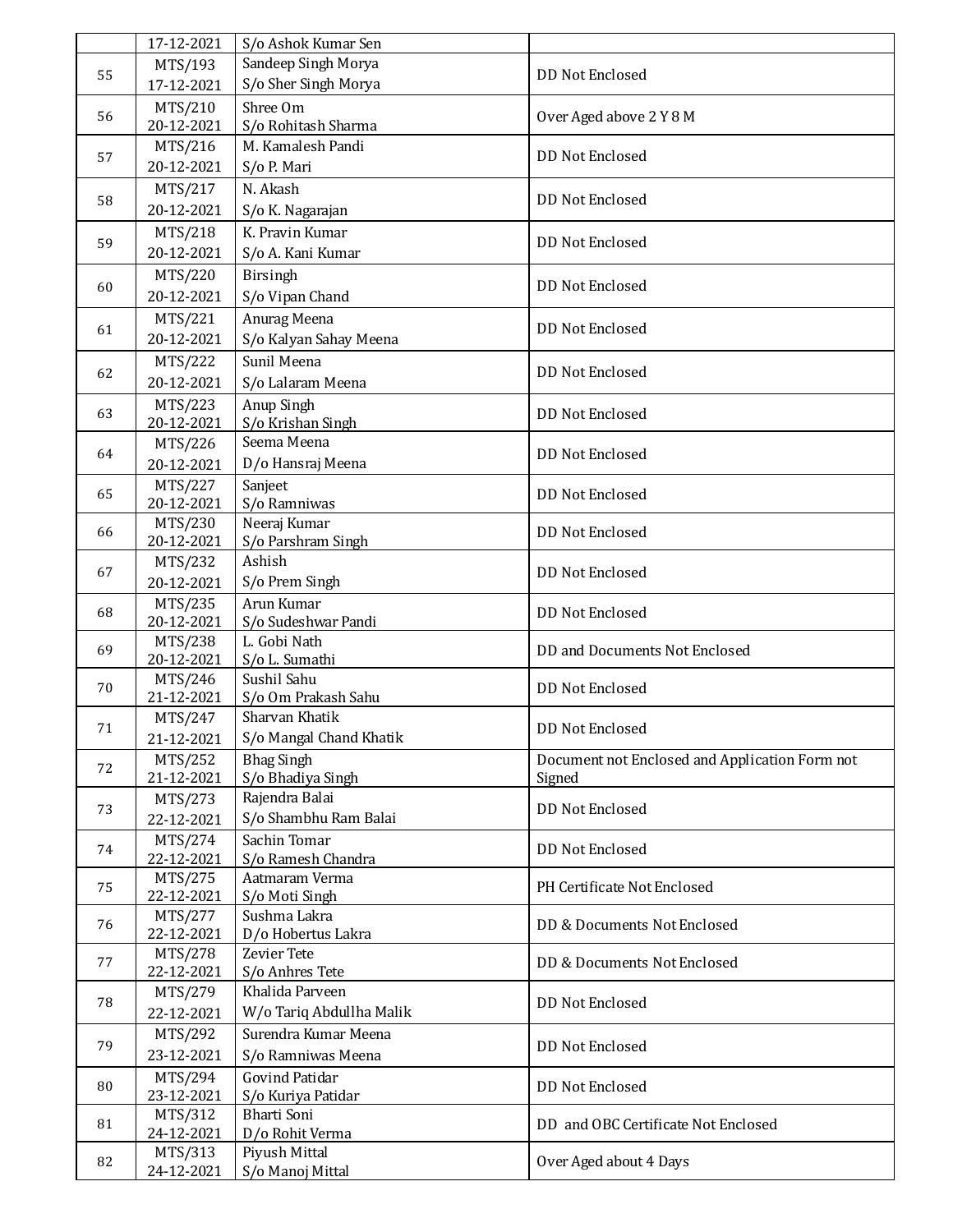| 83  | MTS/321               | Deepak Kumar                                  | Proof of Ex Service Men Not Enclosed              |
|-----|-----------------------|-----------------------------------------------|---------------------------------------------------|
|     | 27-12-2021<br>MTS/323 | S/o Vedpal<br>Muskan Verma                    | No Supporting Documents and DD Not Enclosed and   |
| 84  | 27-12-2021            | D/o Rajesh Kumar                              | Under Aged about 7 Months                         |
|     | MTS/324               | Ravindra                                      |                                                   |
| 85  | 27-12-2021            | S/o Babu Lal                                  | <b>DD Not Enclosed</b>                            |
| 86  | MTS/327               | Kramveer                                      | <b>DD Not Enclosed</b>                            |
|     | 27-12-2021<br>MTS/328 | S/o Dharam Chand<br>Ankur                     |                                                   |
| 87  | 27-12-2021            | S/o Dhoop Singh                               | <b>DD Not Enclosed</b>                            |
|     | MTS/329               | Roshan Salvi                                  |                                                   |
| 88  | 27-12-2021            | S/o Gopal Lal Balai                           | <b>DD Not Enclosed</b>                            |
| 89  | MTS/331               | Madhav Prakash                                | <b>DD Not Enclosed</b>                            |
|     | 27-12-2021            | S/o Bheekha Ram                               |                                                   |
| 90  | MTS/332<br>27-12-2021 | Ashok Kumar                                   | DD Not Enclosed and PH Certificate Not Enclosed   |
|     | MTS/363               | S/o Jai Singh<br>Pandiyarajan R               |                                                   |
| 91  | 27-12-2021            | S/o S Rajendran                               | Applied for Cook not for MTS & DD Not Enclosed    |
| 92  | MTS/364               | Thirupathi Kumar P.                           | Applied for Waiter not for MTS & DD Not Enclosed  |
|     | 27-12-2021            | S/o Ponraj                                    |                                                   |
| 93  | MTS/367<br>28-12-2021 | Deepak Kumar<br>S/o Muni Ram                  | Over Aged above 25 Days                           |
|     | MTS/377               | Mohamad Abuzer                                |                                                   |
| 94  | 29-12-2021            | S/o Jamil Ahmed                               | PH Certificate Not Enclosed                       |
| 95  | MTS/383               | Gulab Singanwal                               | OBC Certificate Not Enclosed Over Aged about 1    |
|     | 29-12-2021<br>MTS/389 | S/o Kajod Mal Singanwal<br>Rajiv Kumar Sharma | Month                                             |
| 96  | 29-12-2021            | S/o Keshav Kumar Sharma                       | PH Certificate Not Enclosed                       |
| 97  | MTS/401               | Neeraj Sain                                   | <b>Under Aged</b>                                 |
|     | 30-12-2021            | S/o Gajanand Sain                             |                                                   |
| 98  | MTS/402<br>30-12-2021 | Manoj Meena<br>S/o Girraj Prasad Meena        | <b>DD Not Enclosed</b>                            |
|     | MTS/407               | Seema Choudhary                               |                                                   |
| 99  | 31-12-2021            | D/o Mohan Lal Choudhary                       | <b>DD Not Enclosed</b>                            |
| 100 | MTS/408               | Anil                                          | Less Fees Deposited                               |
|     | 31-12-2021<br>MTS/410 | S/o Mahavir<br>Vikas Choudhary                |                                                   |
| 101 | 31-12-2021            | S/o Vinod Kumar Choyal                        | DD & OBC Certificate Not Enclosed                 |
| 102 | MTS/412               | Saikat Mondal                                 | <b>DD Not Enclosed</b>                            |
|     | 31-12-2021            | S/o Prahlad Mondal                            |                                                   |
| 103 | MTS/422               | Banty                                         | <b>DD Not Enclosed</b>                            |
|     | 31-12-2021            | S/o Dilbag                                    |                                                   |
| 104 | MTS/423<br>31-12-2021 | Soniya Kalawat<br>S/o Shiv Narayan Kalawat    | <b>DD Not Enclosed</b>                            |
|     | MTS/424               | Rohit                                         |                                                   |
| 105 | 31-12-2021            | S/o Shishram                                  | Less Fees Deposited                               |
| 106 | MTS/440               | Soni                                          | <b>DD Not Enclosed</b>                            |
|     | 3-1-2022<br>MTS/441   | D/o Pale Ram<br>Rahul Devada                  |                                                   |
| 107 | 3-1-2022              | S/o Jagdish                                   | <b>DD Not Enclosed</b>                            |
|     | MTS/442               | Manju Meena                                   | DD Not Enclosed and Over Aged above 2 Years and 2 |
| 108 | 3-1-2022              | D/o Laxmi Narayan Meena                       | Months                                            |
| 109 | MTS/443               | Sunita Rawat                                  | DD Not Enclosed only Photo Copy Enclosed          |
|     | 3-1-2022<br>MTS/444   | D/o Bhim Singh<br>Himanshu Kumar              |                                                   |
| 110 | 3-1-2022              | S/o Umesh Kumar                               | Less Fees Deposited                               |
| 111 | MTS/445               | Kavita Meena                                  | DD Not Enclosed and Over Aged above 1 Year        |
|     | 3-1-2022              | D/o Phool Chand Meena                         |                                                   |
| 112 | MTS/475               | Nitin Kumar                                   | DD Not Enclosed                                   |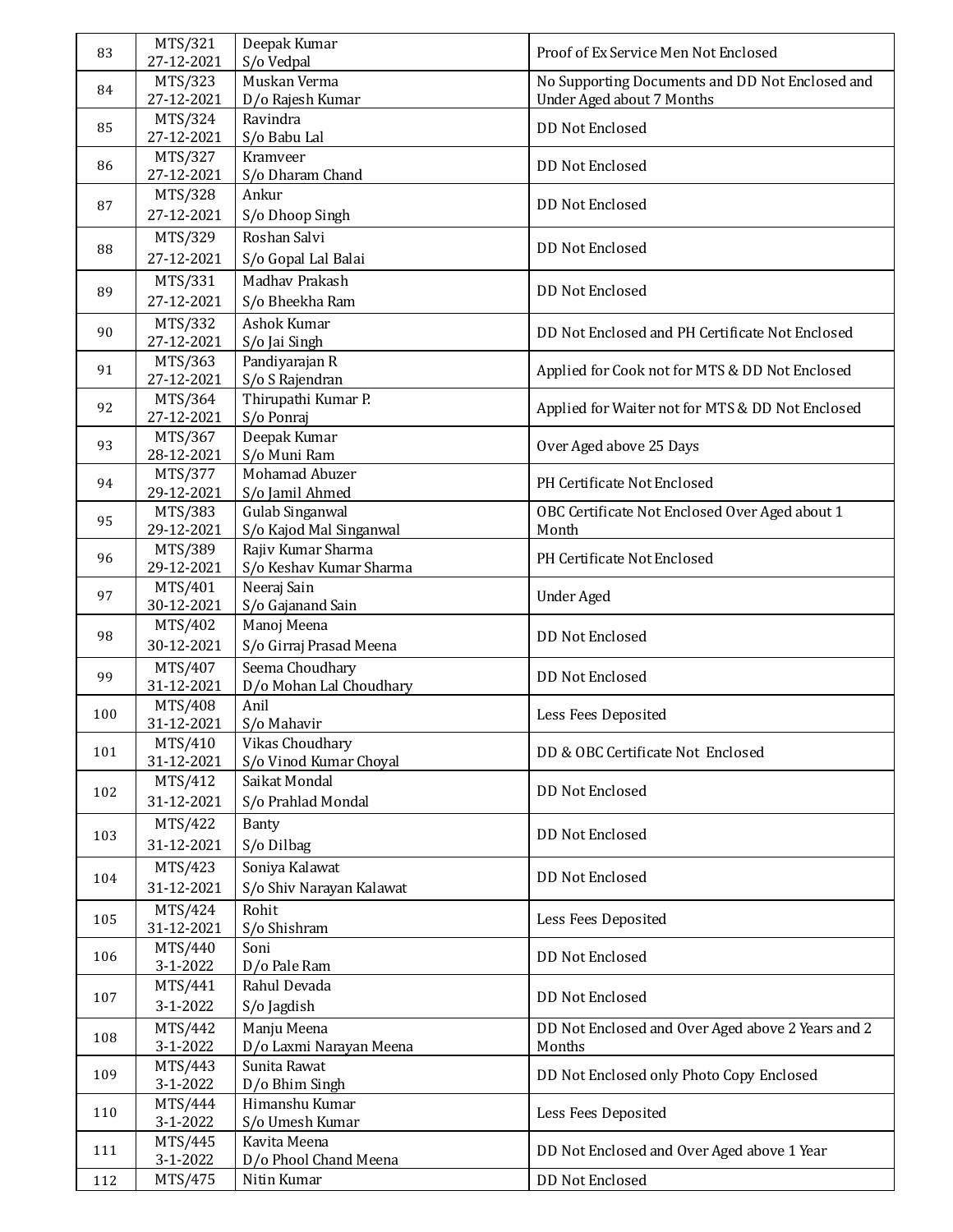|     | 4-1-2022            | S/o Brijpal Singh    |                 |
|-----|---------------------|----------------------|-----------------|
| 113 | MTS/481<br>4-1-2022 | Monu<br>S/o Raiender | DD Not Enclosed |

|     | MTS/490              | Shiv Ram Meena                          |                                                                                                              |
|-----|----------------------|-----------------------------------------|--------------------------------------------------------------------------------------------------------------|
| 114 | 5-1-2022             | S/o Mahesh Chand Meena                  | DD Not Enclosed                                                                                              |
|     | MTS/493              | Ravi Kumar Tatawat                      | DD Not Enclosed and Over Aged above 3 Years and 6                                                            |
| 115 | 6-12022              | S/o Sitaram Bairwa                      | Months                                                                                                       |
| 116 | MTS/514              | Renu Jhajhria                           | Over Aged about 11 Days                                                                                      |
|     | 7-1-2022             | D/o Phool Chand Jhajhria                |                                                                                                              |
| 117 | MTS/523              | Rohit                                   | DD Not Enclosed                                                                                              |
|     | 7-1-2022             | S/o Karam Chand                         |                                                                                                              |
| 118 | MTS/538              | Ravi                                    | <b>DD Not Enclosed</b>                                                                                       |
|     | 10-1-2022            | S/o Liladhar                            |                                                                                                              |
| 119 | MTS/541              | Sukanti Pat Pingua                      | <b>DD Not Enclosed</b>                                                                                       |
|     | 10-1-2022            | D/o Mithileshwar Pat Pingua             |                                                                                                              |
| 120 | MTS/545              | Lokesh                                  | PH Certificate Not Enclosed. Kind of Disability also                                                         |
|     | 10-1-2022            | S/o Satbir<br>Muskan                    | not Indicated                                                                                                |
| 121 | MTS/547<br>10-1-2022 | S/o Surajbhan                           | DD Not Enclosed                                                                                              |
|     | MTS/556              | Moti Lal Meena                          |                                                                                                              |
| 122 | 10-1-2022            | S/o Bhajan Lal Meena                    | Over Aged about 8 Days                                                                                       |
| 123 | MTS/558              | Ashok                                   | DD Not Enclosed and SC Certificate Not Enclosed                                                              |
|     | 10-1-2022            | S/o Pitam Singh                         |                                                                                                              |
| 124 | MTS/576              | Om Prakash                              | OBC Certificate Not Enclosed and Over Aged about 1                                                           |
|     | 11-1-2022            | S/o Gangadhar                           | Year                                                                                                         |
| 125 | MTS/578<br>11-1-2022 | Rajendra Gurjar<br>S/o Ramji Lal Gurjar | <b>DD Not Enclosed</b>                                                                                       |
|     | MTS/589              | Vishakha Chaurasia                      |                                                                                                              |
| 126 | 12-1-2022            | D/o Pradeep Chaurasia                   | DD Not Enclosed                                                                                              |
|     | MTS/593              | Faizan Khan                             |                                                                                                              |
| 127 | 12-1-2022            | S/o Amir Khan                           | <b>DD Not Enclosed</b>                                                                                       |
| 128 | MTS/594              | Ritu Kumari                             | Requisite Fee not Deposited                                                                                  |
|     | 12-1-2022            | D/o Satydev Yadav                       |                                                                                                              |
| 129 | MTS/598              | Ram Bhajan Meena                        | <b>DD Not Enclosed</b>                                                                                       |
|     | 12-1-2022            | S/o Kailash Chand Meena                 |                                                                                                              |
| 130 | MTS/599              | Ramavath. Mahender                      | <b>DD Not Enclosed</b>                                                                                       |
|     | 12-1-2022            | S/o Ramavath Shankar                    |                                                                                                              |
| 131 | MTS/646              | Anil Kumar                              | No Documents pertaining to Ex Serviceman Enclosed<br>& as per details given in experience Column he is still |
|     | 17-1-2022            | S/o Dharampal Singh                     | working in Army and No NOC is attached                                                                       |
|     | MTS/651              | Sagar Rathi                             |                                                                                                              |
| 132 | 17-1-2022            | S/o Ranbir Singh                        | DD Not Enclosed                                                                                              |
| 133 | MTS/653              | Anshul Chhawal                          | DD Not Enclosed                                                                                              |
|     | 17-1-2022            | S/o Anil Kumar Meena                    |                                                                                                              |
| 134 | MTS/654              | Vasundhara Meena                        | <b>DD Not Enclosed</b>                                                                                       |
|     | 17-1-2022            | D/o Prithvi Raj Meena                   |                                                                                                              |
| 135 | MTS/655              | Saurabh                                 | DD Not Enclosed                                                                                              |
|     | 17-1-2022            | S/o Kartar Singh                        |                                                                                                              |
| 136 | MTS/656              | Sujit Kumar                             | DD Not Enclosed                                                                                              |
|     | 17-1-2022            | S/o Shailendra Chaudhary                |                                                                                                              |
| 137 | MTS/657              | Ajith. S                                | DD Not Enclosed                                                                                              |
|     | 17-1-2022            | S/o Sivanu                              |                                                                                                              |
| 138 | MTS/658              | Jyoti                                   | DD Not Eligible                                                                                              |
|     | 17-1-2022            | D/o Satender Parasd                     |                                                                                                              |
| 139 | MTS/659              | Vishnu Kumar Meena                      | DD Not Eligible                                                                                              |
|     | 17-1-2022            | S/o Moti Lal Meena                      |                                                                                                              |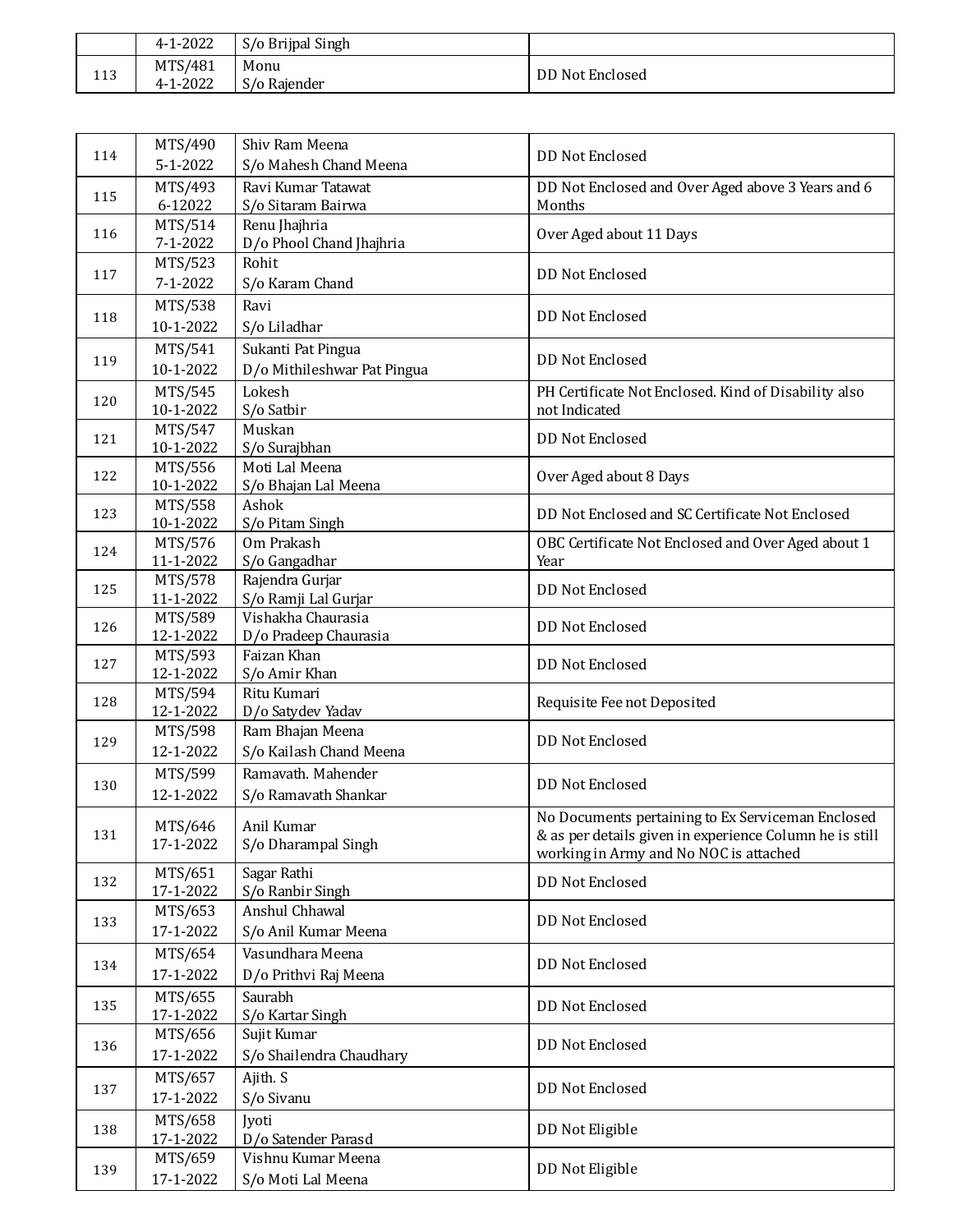| 140 | MTS/660<br>17-1-2022 | <b>Iarnail</b><br>S/o Naurang | DD Not Eligible                              |
|-----|----------------------|-------------------------------|----------------------------------------------|
| 141 | MTS/670              | Manisha Meena                 | DD Not Enclosed and Application Form is also |
|     | 18-1-2022            | D/o Bharat Lal Meena          | Incomplete.                                  |

| 142 | MTS/672<br>18-1-2022 | Ankush Verma<br>S/o Yaadram Verma   | DD Not Enclosed                                       |
|-----|----------------------|-------------------------------------|-------------------------------------------------------|
|     |                      | Pankaj                              |                                                       |
| 143 | MTS/673<br>18-1-2022 | S/o Jasmer                          | <b>DD Not Enclosed</b>                                |
| 144 | MTS/677<br>18-1-2022 | Monisha MR<br>D/o sujith . J        | <b>DD Not Enclosed</b>                                |
| 145 | MTS/681              | Meenu AR                            | DD Not Enclosed                                       |
|     | 18-1-2022            | D/o Reghuthaman R.                  |                                                       |
| 146 | MTS/684<br>18-1-2022 | Mohammad Ajij<br>S/o Mohammad Rafi  | <b>DD Not Enclosed</b>                                |
|     | MTS/722              | Awadhesh Kumar Singh                | <b>DD Not Enclosed</b>                                |
| 147 | 19-1-2022            | S/o Kamlesh Kuamr                   | And Over Aged about 7 Months                          |
|     | MTS/731              | Banshi Lal Meena                    |                                                       |
| 148 | 20-1-2022            | S/o Madan Lal Meena                 | <b>DD Not Enclosed</b>                                |
|     | MTS/736              | Deepak Raj Prajapati                | PH Mental Illness Certificate in prescribed form Not  |
| 149 | 20-1-2022            | S/o Rajendra Kumar                  | Enclosed                                              |
|     | MTS/754              | Krishan Kumar Meena                 |                                                       |
| 150 | 21-1-2022            | S/o Kalu Ram Meena                  | Over Aged about 2 Years and 15 Days                   |
|     | MTS/757              | Kanishk Bhardwaj                    |                                                       |
| 151 | 21-1-2022            | S/o Ashwani Kumar Sharma            | Over Aged about 9 Months                              |
|     | MTS/758              | Hanuman Sahay Meena                 |                                                       |
| 152 | 21-1-2022            | S/o Hari Narayan Meena              | Over Aged about 3 Years and 3 Months                  |
| 153 | MTS/824              | Pawan Kumar                         |                                                       |
|     | 24-1-2022            | S/o Mahender Singh                  | Over Aged about 1 Year and 8 Months                   |
| 154 | MTS/837              | Mool Chand Verma                    | Over Aged about 1 Year                                |
|     | 24-1-2022            | S/o Chhitar Mal Verma               |                                                       |
| 155 | MTS/848              | Shivam Kumar                        | <b>DD Not Enclosed</b>                                |
|     | 24-1-2022            | S/o Subhas Chandra                  |                                                       |
| 156 | MTS/868<br>24-1-2022 | Anil Kumar Sahu<br>S/o Rajmani Sahu | <b>DD Not Enclosed</b>                                |
|     | MTS/870              | Rohit                               |                                                       |
| 157 | 24-1-2022            | S/o Karan Singh                     | <b>DD Not Enclosed</b>                                |
|     | MTS/899              | Harshit                             |                                                       |
| 158 | 27-1-2022            | S/o Jagdish                         | Application Form and DD Not Enclosed                  |
|     | MTS/901              | Sugriv Nikoniya                     | Discharge Certificate Neither not indicated any Proof |
| 159 | 27-1-2022            | S/o Harkesh                         | of Service Enclosed                                   |
| 160 | MTS/904              | Dinesh                              | Supporting Document and Less Fees Deposited           |
|     | 27-1-2022            | S/o Mangaram                        |                                                       |
| 161 | MTS/913              | Satyandra Kumar Meena               | DD Not Enclosed                                       |
|     | 27-1-2022            | S/o Giriraj Meena                   |                                                       |
|     | MTS/916              | Earesh                              |                                                       |
| 162 | 27-1-2022            | S/o Devendrrappa                    | DD Not Enclosed                                       |
|     | MTS/926              | Ashraf Khan                         |                                                       |
| 163 | 28-1-2022            | S/o Akbar Khan                      | Over Aged about 3 Years                               |
|     | MTS/936              | Ankesh Kumar Meena                  |                                                       |
| 164 | 28-1-2022            | S/o Suresh Chand Meena              | Under Aged 17 Years and 10 Months                     |
| 165 | MTS/938              | Priyavrat Meena                     | Date of Birth Certificate Not Enclosed                |
|     | 28-1-2022            | S/o Gajraj Meena                    |                                                       |
|     | MTS/950              | Venkatesha                          |                                                       |
| 166 | 28-1-2022            | S/o Hanumantu                       | DD Not Enclosed                                       |
|     | MTS/953              | Bhoj Mayur Sunil                    |                                                       |
| 167 | 28-1-2022            | S/o Bhoj Sunil Eknath               | DD Not Enclosed                                       |
| 168 | MTS/954              | Vinod Kumar                         | DD Not Enclosed                                       |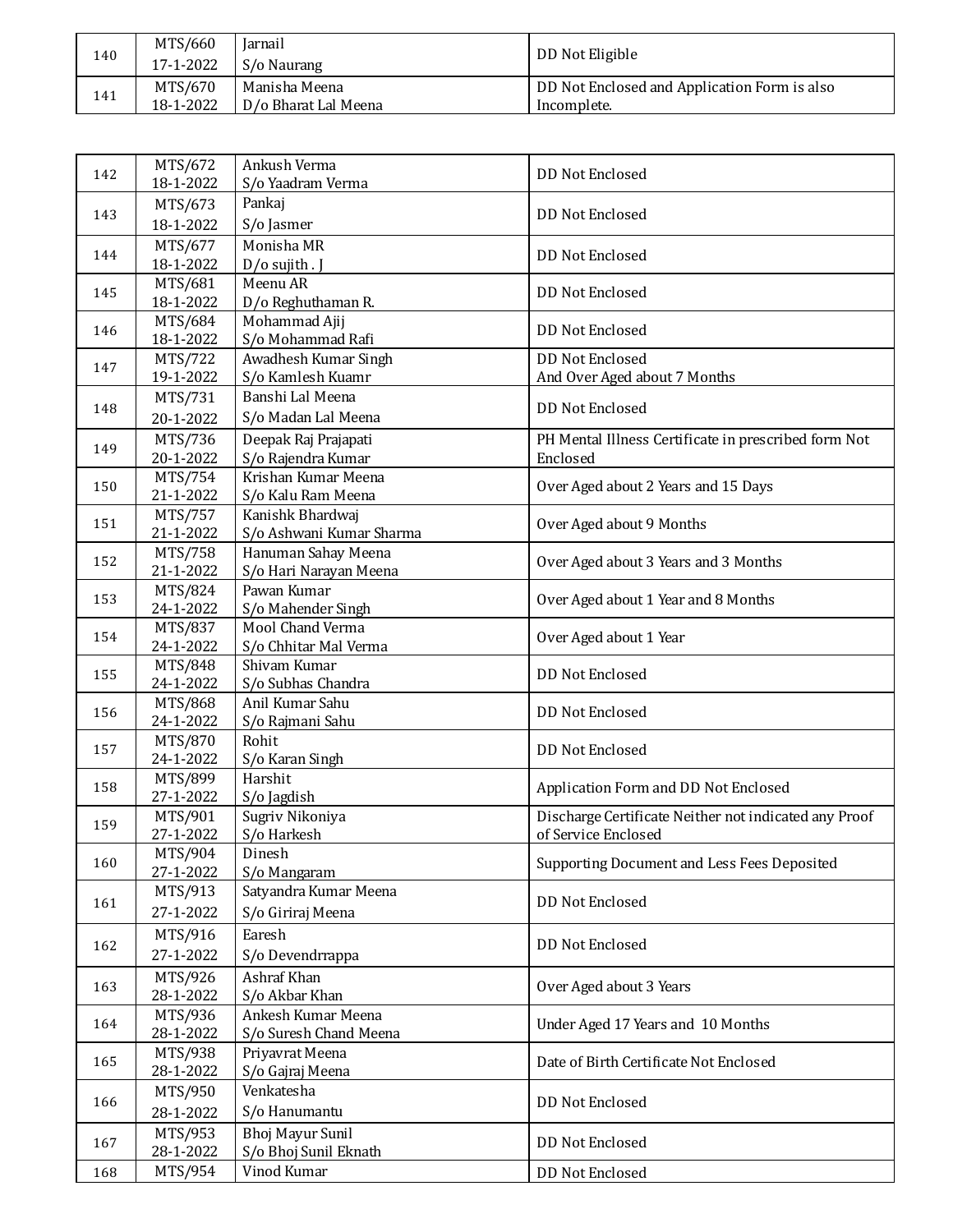|     | 28-1-2022             | S/o Mangtu Ram                              |                                                          |
|-----|-----------------------|---------------------------------------------|----------------------------------------------------------|
| 169 | MTS/955<br>28-1-2022  | Patil Jeevan Vikas<br>S/o Patil Vikas Natha | DD Not Enclosed                                          |
| 170 | MTS/1014<br>31-1-2022 | Kajal Kashyap<br>D/o Prakash Kashyap        | Requisite fee not Deposited                              |
| 171 | MTS/1020<br>31-1-2022 | Shishant Singh<br>S/o Ganga Singh           | Requisite fee not deposited                              |
| 172 | MTS/1021<br>31-1-2022 | Vikram Kushwah<br>S/o Jagdish Kushwah       | Requisite fee not deposited                              |
| 173 | MTS/1053<br>1-2-2022  | Ram Mohan<br>S/o Ramesh Chander             | DD Not Enclosed                                          |
| 174 | MTS/1054<br>1-2-2022  | Bhambal Ram Meena<br>S/o Batti Lal Meena    | Over aged about 2 Years 10 Months and DD Not<br>Enclosed |
| 175 | MTS/1055<br>1-2-2022  | Rajmal Meena<br>S/o Mouji Ram Meena         | DD Not Enclosed                                          |
| 176 | MTS/1056<br>1-2-2022  | Rajesh Kumar Meena<br>S/o Mauji Ram Meena   | DD Not Enclosed                                          |
| 177 | MTS/1057<br>1-2-2022  | Deepak<br>S/o Jai Bhagwan                   | DD Not Enclosed                                          |

# **LOWER DIVISION CLERK (LDC)**

| S. No.         | Reg. No.             | Name Father's/Husband's Name                    | <b>Reason for Rejection</b>                    |
|----------------|----------------------|-------------------------------------------------|------------------------------------------------|
| $\mathbf{1}$   | LDC/18<br>8-12-2021  | Jaydeep<br>S/o Vinod Kumar                      | DD and Documant not Enclosed                   |
| $\overline{2}$ | LDC/25<br>9-12-2021  | Sarita<br>D/o Dhrampal                          | <b>DD Not Enclosed</b>                         |
| 3              | LDC/35<br>13-12-2021 | Ankit Kumar Sharma<br>S/o Nand Kumar Sharma     | <b>DD Not Enclosed</b>                         |
| 4              | LDC/36<br>13-12-2021 | Kausal Jaimani<br>S/o Nand Kumar Jaimani        | <b>DD Not Enclosed</b>                         |
| 5              | LDC/37<br>13-12-2021 | Vibhanshu Singh Gaur<br>S/o Jethu Singh Gaur    | Photo Copy of DD. Original DD Not Enclosed     |
| 6              | LDC/44<br>14-12-2021 | Anuj Sharma<br>S/o Ghanshyam Sharma             | <b>DD Not Enclosed</b>                         |
| 7              | LDC/45<br>15-12-2021 | M. Bhasker<br>S/o M. Redya                      | DD Not Enclosed                                |
| 8              | LDC/49<br>16-12-2021 | Archana Meena<br>D/o Pooran Lal Meena           | <b>DD Not Enclosed</b>                         |
| 9              | LDC/63<br>20-12-2021 | Ankur Rajoriya<br>S/o Mahendra Singh            | DD Not Enclosed                                |
| 10             | LDC/67<br>20-12-2021 | Devendra Kumar<br>S/o Rambabu                   | DD Not Enclosed                                |
| 11             | LDC/73<br>20-12-2021 | Manoj Kumar<br>S/o Rajendra Singh               | <b>DD Not Enclosed</b>                         |
| 12             | LDC/74<br>20-12-2021 | Pushpendra<br>S/o Hukum Singh                   | <b>DD Not Enclosed</b>                         |
| 13             | LDC/75<br>20-12-2021 | Mayank Chhangani<br>S/o Budhi Prakash Chhangani | Over Aged above 8 Months                       |
| 14             | LDC/78<br>21-12-2021 | Anup Singh<br>S/o Krishan Singh                 | <b>DD Not Enclosed</b>                         |
| 15             | LDC/79<br>21-12-2021 | Sanjeet<br>S/o Ramniwash                        | <b>DD Not Enclosed</b>                         |
| 16             | LDC/86<br>23-12-2021 | K. Parasaran<br>S/o K. Krishanan                | <b>DD Not Enclosed</b>                         |
| 17             | LDC/88               | Pushpendra Kumar<br>S/o Buddha Ram              | DD Not Enclosed and EWS Certificate is 2019-20 |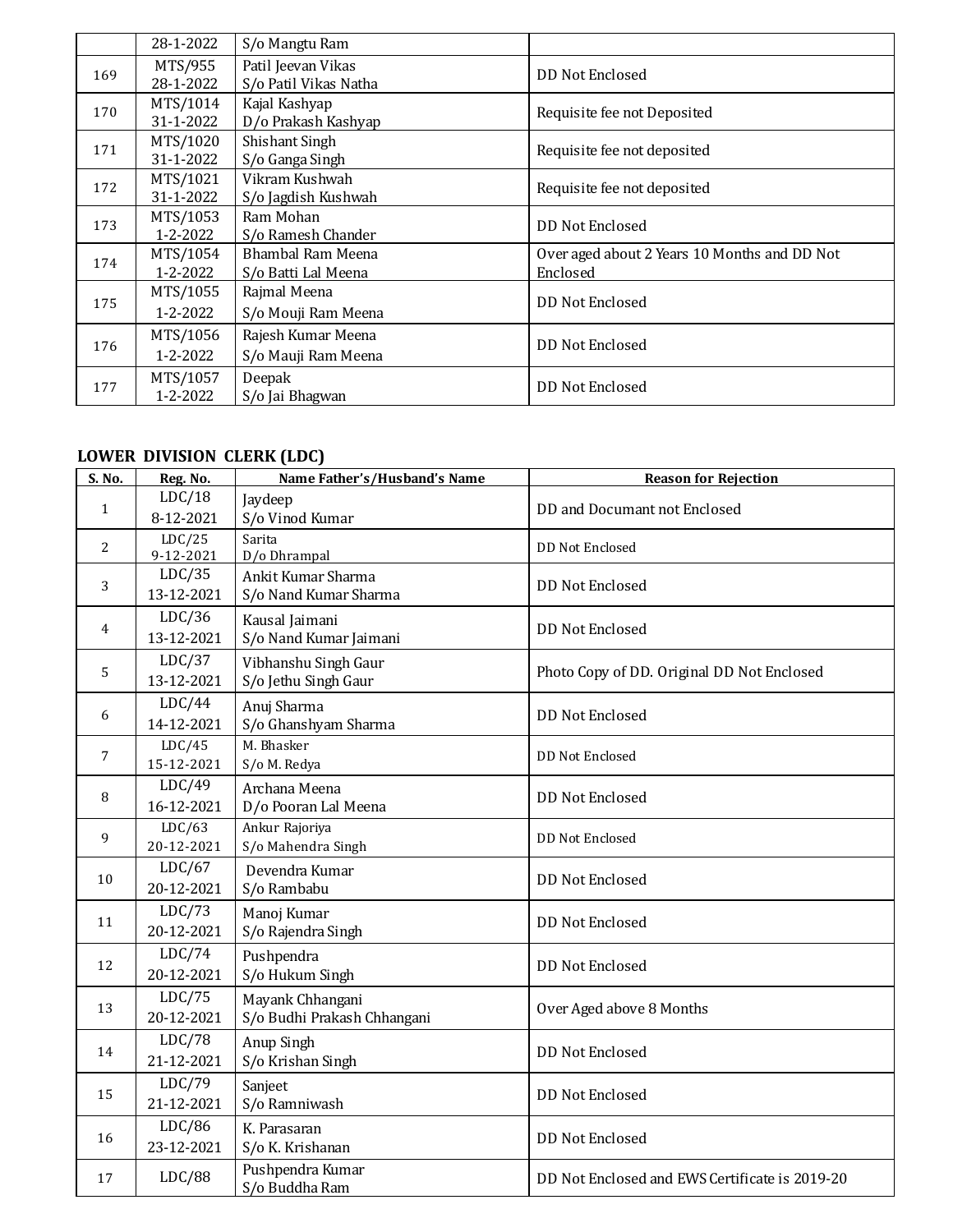|                | 24-12-2021            |                                           |                                                   |
|----------------|-----------------------|-------------------------------------------|---------------------------------------------------|
| 18             | LDC/93                | Abhishek Sharma                           |                                                   |
|                | 24-12-2021            | S/o Budhi Prakash Sharma                  | Less Fees Deposited                               |
| 19             | LDC/107               | Bakshish Singh                            | <b>DD Not Enclosed</b>                            |
|                | 27-12-2021            | Kewal Singh                               |                                                   |
| 20             | LDC/108               | Parmanand                                 | <b>DD Not Enclosed</b>                            |
|                | 27-12-2021<br>LDC/109 | S/o Sita Ram<br>Kamal Kumar Regar         |                                                   |
| 21             | 27-12-2021            | S/o Nathu Ram Regar                       | <b>DD Not Enclosed</b>                            |
|                | LDC/110               | Ankit Kumar                               |                                                   |
| 22             | 27-12-2021            | S/o Sumer Singh                           | <b>DD Not Enclosed</b>                            |
| 23             | LDC/111               | Puja Kumawat                              |                                                   |
|                | 27-12-2021            | D/o Gajanand Kumawat                      | <b>DD Not Enclosed</b>                            |
|                | LDC/118               | Jitendra Kumar Meena                      |                                                   |
| 24             | 28-12-2021            | S/o Dharam Singh Meena                    | DD Not Eligible                                   |
| 25             | LDC/119               | Rakesh Sharma                             | Over Aged above 3 Months                          |
|                | 29-12-2021            | S/o Mahesh Sharma                         |                                                   |
| 26             | LDC/124               | Aman Khan                                 | <b>DD Not Enclosed</b>                            |
|                | 30-12-2021            | S/o Aziz Khan                             |                                                   |
| 27             | LDC/126               | Pradeep Jangid                            | <b>DD Not Enclosed</b>                            |
|                | 31-12-2021            | S/o Rakesh Jangid                         |                                                   |
| 28             | LDC/127               | Prakash Singh Rathor                      | <b>DD Not Enclosed</b>                            |
|                | 31-12-2021            | S/o Bhagwan Singh Rathor                  |                                                   |
| 29             | LDC/140               | Hitesh                                    | <b>DD Not Enclosed</b>                            |
|                | 3-1-2022              | S/o Manohar Lal Gurjar                    |                                                   |
| 30             | LDC/148<br>4-1-2022   | Rahul Kumar<br>S/o Rambeer Singh          | <b>DD Not Enclosed</b>                            |
|                | LDC/178               | Gaurav Parya                              |                                                   |
| 31             | 11-1-2022             | S/o Kartar Meena                          | DD Not Enclosed                                   |
|                | LDC/184               | Abhishek Kumar                            |                                                   |
| 32             | 12-1-2022             | S/o Ashok Kumar Malakar                   | DD & Documents Not Enclosed                       |
|                | LDC/185               | Ritu Kumari                               | DD Not Enclosed and Required Application Fees not |
| 33             | 12-1-2022             | D/o Satyadev Yadav                        | deposited                                         |
|                | LDC/192               | Nitin Sharma                              | Over Aged                                         |
| 34             | 13-1-2022             | S/o Girish Kumar Sharma                   |                                                   |
| 35             | LDC/193               | Raj Kumar Khamokariya                     | Over Aged                                         |
|                | 13-1-2022             | S/o Laxminarayan Khamokariya              |                                                   |
| 36             | LDC/194               | Manish Kumawat                            | <b>DD Not Enclosed</b>                            |
|                | 13-1-2022             | S/o Gajanand Kumawat                      |                                                   |
| 37             | LDC/195               | Vikram Singh Meena                        | DD Not Enclosed                                   |
|                | 13-1-2022<br>LDC/211  | S/o Devkran Meena                         |                                                   |
| 38             | 17-1-2022             | Shiba Prasad Naik<br>S/o Dharamanand Naik | Over Aged above 5 Years                           |
|                | LDC/212               | Anil Kumar                                |                                                   |
| 39             | 17-1-2022             | S/o Dharmpal Singh                        | Ex Serviceman Certificate Not Enclosed            |
| 40             | LDC/213               | Seshadri S                                |                                                   |
|                | 17-1-2022             | S/o Shanmugam                             | Over Aged about 1 Year 8 Months                   |
| 41<br>42<br>43 | LDC/214               | Sagar Meena                               |                                                   |
|                | 17-1-2022             | D/o Raghuveer Meena                       | DD Not Enclosed                                   |
|                | LDC/215               | Madhu Kumari                              | DD Not Enclosed                                   |
|                | 17-1-2022             | D/o Kartar Singh                          |                                                   |
|                | LDC/216<br>17-1-2022  | Priyanka Meena<br>D/o Harphool Meena      | DD Not Enclosed                                   |
|                | LDC/218               |                                           |                                                   |
| 44             | 18-1-2022             | Monisha. M.R.<br>W/o Sujith               | No requisite fee deposited                        |
|                |                       |                                           |                                                   |